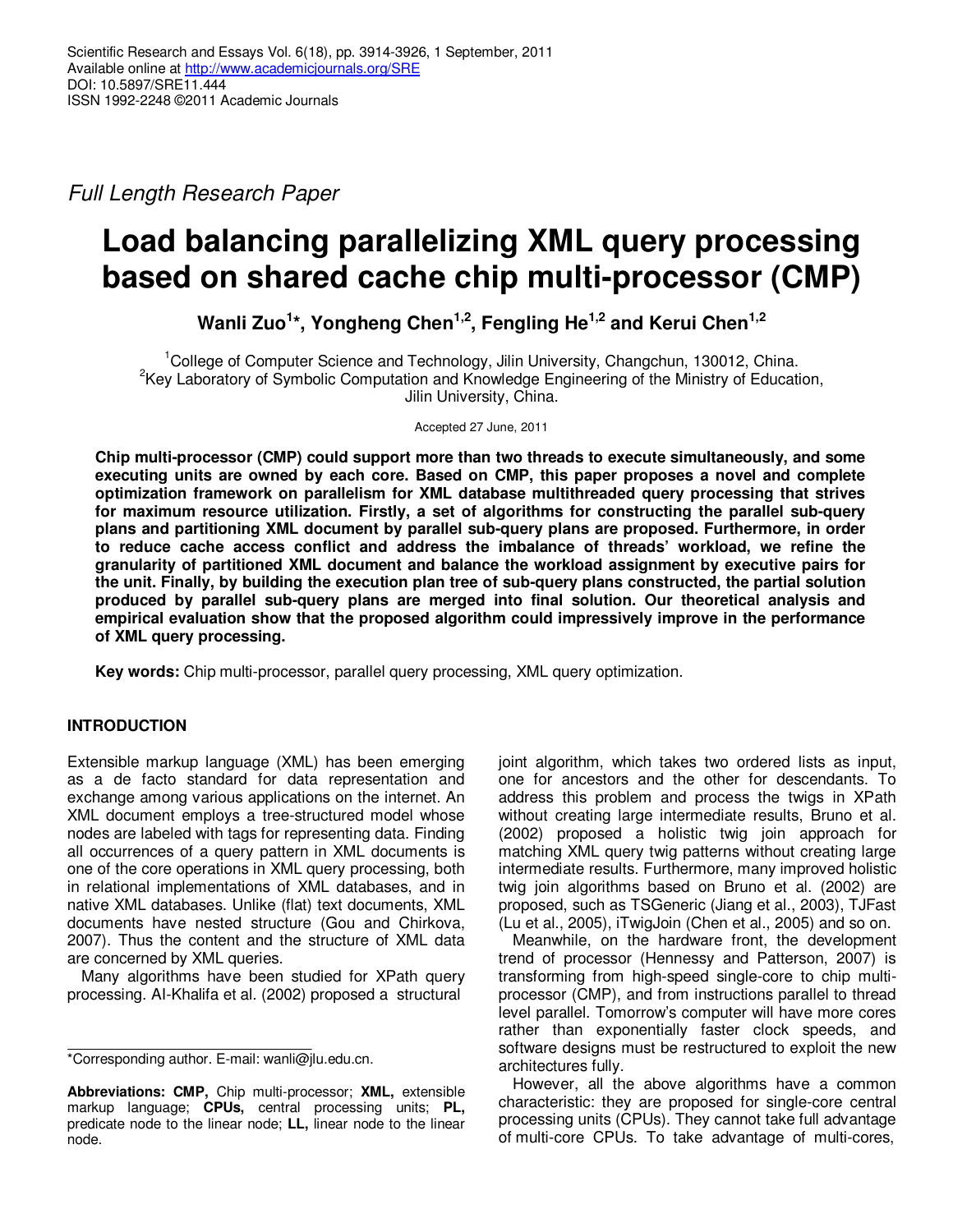efficient parallel algorithms are desirable for evaluating queries. It therefore presents both opportunities and challenges in the design of XML query processing algorithms. The question for XML database researchers is this: how best can we use this multithreading capability to improve XML database performance in a manner that scales well with machine size?

To tackle this problem and take advantage of multicores, there are various methods using XML data partitioning to process parallel XML query processing that have been extensively studied on multi-core systems. Kurita et al. (2007) achieve parallelism by splitting the input query into serial and parallel sub-queries. Bordawekar et al. (2009, 2010) propose three schemes for parallelizing XML queries: Data partitioning, query partitioning, and hybrid (query and data) partitioning. Machdi et al. (2010) present task parallelism for TwigStack algorithm using a pipelining technique by decomposing the TwigStack algorithm into two major tasks. Feng et al. (2010) propose an efficient parallel PathStack algorithm for processing XML twig queries.

These papers as a whole realize parallelism either by rewriting query plan or by decomposing the XML document according to the simply root-to-leaf subqueries. To the best of our knowledge, none of the above literatures discusses how to integrate the optimal parallel query plan rewriting and the XML document decomposing in accordance with the specific parameters, for example, the capacity of L2\_cache and the number of threads, of the CMP system. Motivated by the e-market application case and the aforementioned works above, in this paper we consider and explore efficient multithreaded XML query optimization model based on CMP characteristic.

In this paper, we firstly travel the XPath query plan tree node and calculate the incremental cost of each node by the defined cost model. Using this method we can determine partitioning scheme of every node in the XPath query plan tree. Then the parallel sub-query plans can be constructed in accordance with these partitioning nodes. As a thread must be retained to merge the partial solutions into final solution, the max number of the subqueries is set to be the number of threads minus one. Secondly, we use the sub-queries to guide the XML document decomposing. When the total size of the partitioned XML documents is more than the capacity of L2 cache, more fine-grained decomposition is considered on these partitioned XML document fragment. When data are seriously uneven among the decomposed XML document according to the parallel query plan, the workload of parallel query plans would be skewwed. Parallel performance will be reduced, because serious discrepancy of the workload allocated to the parallel query plan would lead to load imbalance among threads in CMP. Therefore we further consider developing the thread workload scheduler module by the adjustment of executive pairs. We achieve this by exploiting

accommodative load balancing algorithm. Finally, threads are to merge the partial solutions produced by parallel from the parallel sub-query plans for final solutions parallel to the execution strategy tree of sub-query plans constructed.

The main contributions are outlined as follows:

To the best of our knowledge, this is the first study to integrate the optimal parallelizing query plan rewriting and the XML document decomposing in accordance with the specific parameters of the CMP system.

We construct and index the execution strategy tree of sub-query plans to guide the final solution generating.

More importantly, we propose a novel method to optimize the workload-balancing assignment algorithm among threads to fully utilize CMP.

We implement our parallelization algorithm and provide experimental results that validate the effectiveness of our proposed parallelization algorithm.

# **Related work**

In this section, we briefly review some related work of XML query processing that have been extensively studied under the following four categories: XPath query processing, the partitioning approach of large XML document, the parallelizing approach of the XML query plan, and the related parallelizing technology.

Many algorithms have been studied for XPath query processing. Prior works (Al-Khalifa et al., 2002; McHugh and Widom, 1999; Zhang et al., 2001) have typically decomposed the pattern into a set of binary structural relationships between pairs of nodes. The query twig pattern can then be matched by matching each of the binary structural relationships against the XML database, and finally stitch together the results from those basic matches. The main disadvantage of such a decomposition based approach is that intermediate result sizes can become very large, even when the input and the final result sizes are much more manageable. To solve this problem, Bruno et al. (2002) proposed a holistic twig join approach (referred as TwigStack) for matching XML query twig patterns. With a chain of linked stacks to compactly represent partial results of individual query root-to-leaf paths, their approach merges the sorted lists of participating element sets altogether, without creating large intermediate results. They answer the twig query holistically and avoid huge intermediate results. Furthermore, many holistic twig join algorithms based on TwigStack are proposed, such as TSGeneric (Jiang et al., 2003), TJFast (Lu et al., 2005), iTwigJoin (Chen et al., 2005).

There are some suggestions on how to split and distribute large XML documents. Bordawekar et al. (2009) propose three schemes which achieve parallelism via partitioning traversals over the XML documents for parallelizing XML queries. The data partitioning approach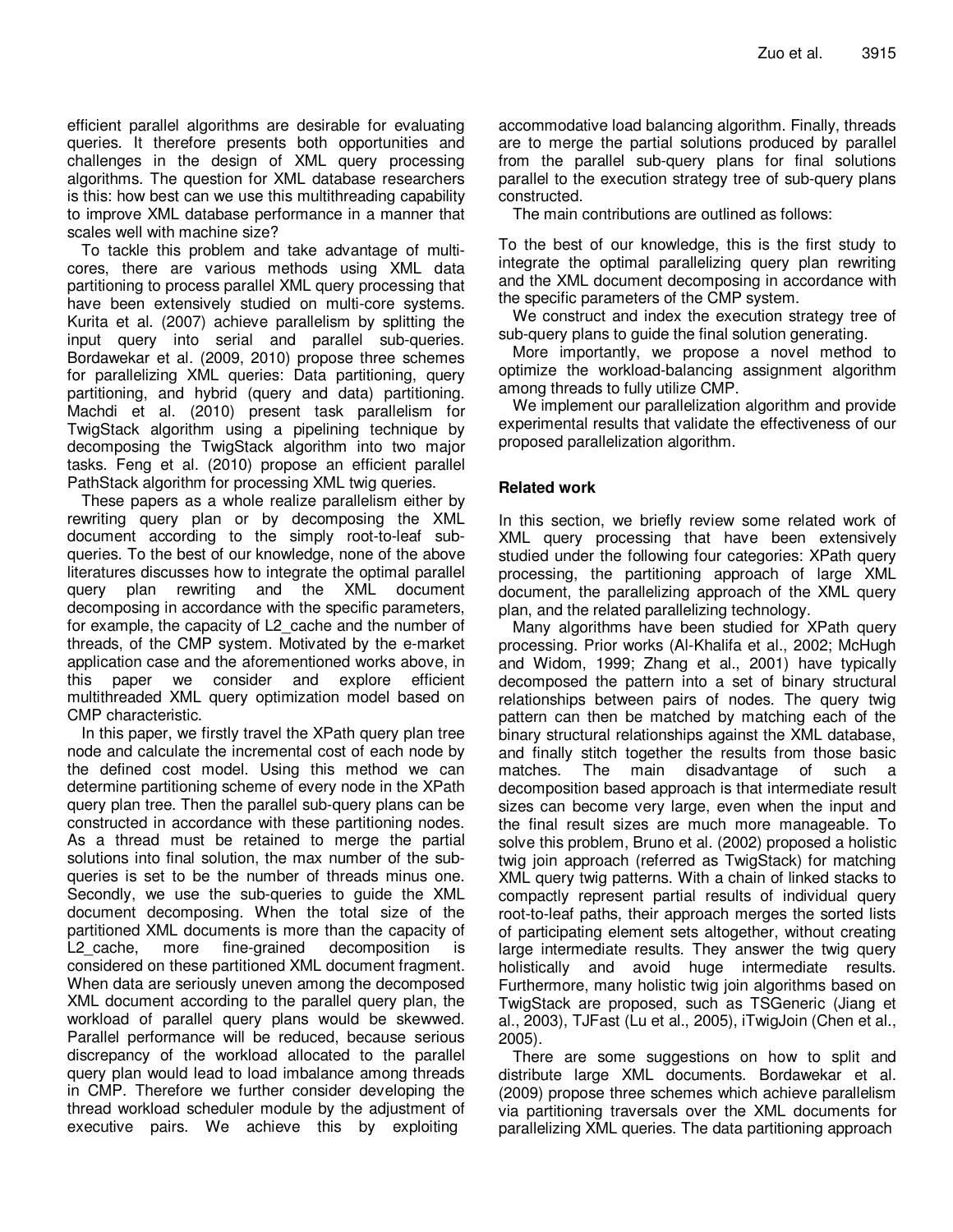executes the same (sub) query on different sections of the same XML document whereas the query partitioning approach executes different (sub) queries on the same XML dataset. Lu and Gannon (2007) present five different algorithms to split a large XML document into a fixed number of XML fragments in order to cope with different characteristics of XML tree structures for parallel XPath query processing.

Bordawekar et al. (2010) research the optimal way of parallelizing an XML query plan by a novel, end-to-end parallelization framework based on a statistics approach that relies both on the query specifics and the data statistics over shared-address space multi-core processors. For a given XPath query, every node in query plan is estimated the relative efficiencies of their different. According to these candidate partitioning points, an optimal parallel XPath processing plan is constructed.

In addition, Lu and Gannon (2007) proposed a parallel processing model for the XML document on a multi-core computer. The dynamic load-balancing mechanism based on stealing is the core of the model, in the light of which the disjoined parts of the XML document can been processed by multiple threads in parallel with balanced load distribution. Li et al. (2006) proposed an even partition based method, which accelerates structure joint dramatically, but requires neither the order of input element sets nor any indices. Moreover, when the distribution of elements of a particular tag/label is skewwed, general partition-based techniques are not cost-efficient, however, this method partitions the two input sets into different buckets evenly and only the structure joint of suit buckets is helpful to the result, therefore it avoids scanning the two input sets many times and is efficient.

It can be noticed clearly that none of the works aims at parallel query processing based on integrating the optimal parallel query plan rewriting and the XML document decomposing is in accordance with the specific parameters of the CMP.

# **Determine parallelizing strategies of query plan**

In this section, a set of algorithms about how to construct parallel sub-query plans and the execution plan tree are introduced.

# **Cost model**

# **Preliminaries**

In order to estimate the cost for the XPath expression, it is sufficient to count the number of single node and nodenode pair with predicates in the XML document. The summarized path trees and Markov can been used to count these. We briefly introduce this method (for example, the Markov model) proposed in Aboulnaga et

al. (2001).

A path tree summarizes an XML data tree by aggregating every sibling having the same tag into a single node annotated by a count of the number of occurrences in the original XML data tree. Every node in the path tree represents a path starting from the root of the XML document. The root node of the path tree represents the root element of the document. Every path tree node is labeled with the tag name of the elements reachable by the path it represents and with the number of such elements, which we call the frequency of the node.

To estimate the selectivity of a query path expression using a summarized path tree, we try to match the tags in the path expression with tags in the path tree to find all path tree nodes to which the path expression leads. The estimated selectivity is the total frequency of all these nodes. A Markov of order (m-1) is a table storing a set of distinct paths in the XML data up to length (m) along with their corresponding selectivity where m is a parameter ≥ 2. The table provides selectivity estimates for all path expressions of length up to m.

# **Cardinality**

To construct an efficient query plan for executing a query in a database, it is necessary to know the cardinality of the intermediate results. Intermediate result size is an important factor in estimating the cost of a query plan. The cardinality of a step in an XPath expression is the number of nodes in the XML data tree that satisfy the conditions of that step. The information given by Markov table can been used to estimate the cardinality of each step in XPath.

Considering an XPath expression  $Q = /v_0[p_0]/v_1[p_1]/...$  $\mathcal{N}_i[\mathsf{p}_i] \mathbin{/}{}... \mathbin{/}{} \mathsf{v}_n[\mathsf{p}_n]$  with predicates or empty predicates. Let q  $=$   $/v_0/v_1/$ ... $/v_0$ , where, each  $v_i$  is either a tag or the wildcard \*. Let *q<sup>i</sup>* denote the sub-expression of q up to step  $v_i$  and  $Q_i$  denote the sub-expression of  $Q$  up to step  $v_i[p_i]$ . Let  $p_i$  denote the predicate of  $v_i$ . Then, the cardinality of  $Q_i$  is estimated by the multiple of cardinality  $q_i$  and the cumulative product of selectivity up to  $p_i$ . Equation 1 gives the formula calculating the cardinality of *Qi* .

$$
Card(Q_{ij}) = \begin{cases} Card(q_{ij})^* \prod_{k=0}^{k=i} sel(p_{kj}) & i \neq 0\\ 1 & i = 0 \end{cases}
$$
\n
$$
Card(q) = \prod_{j=1}^{j=i} f(t_j | t_{j-1})
$$
\n
$$
sel(p) = min(f(i \vee o | \mathbf{u}), I \prod_{j=1}^{m} min(f(i \vee j | \mathbf{u}_{j-1}), I)
$$
\n
$$
(1)
$$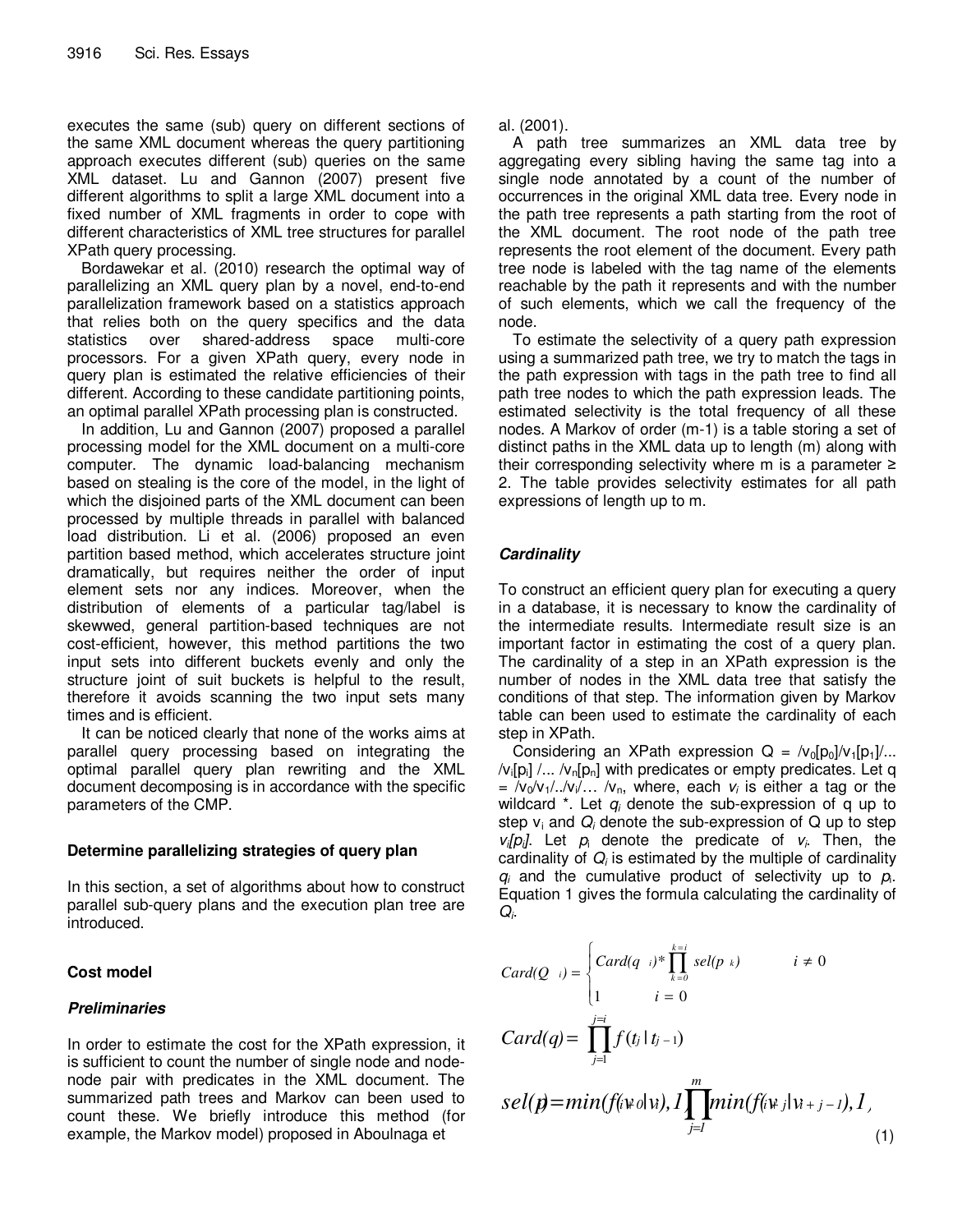

**Figure 1.**The left part uses a tree to express the XPath query. The right part is used to illustrate the process calculating the sequential cost of  $v_i$ .

## **Cost model**

Considering an XPath expression  $Q = /v_0[p_0]/v_1[p_1]/...$  $\mathcal{N}_i[p_i]$  /...  $\mathcal{N}_n[p_n]$  with predicates or empty predicates, we use a tree in the left part of Figure 1 to express *Q*. This tree includes two types' node, linear node *v<sup>i</sup>* and predicate node p<sub>i</sub>. There are two type paths, the predicate node to the linear node and the linear node to the linear node (referred to as *PL* and *LL*), correspondingly.

*SCost (vi)* is defined as the sequential cost of traversing the remaining path starting at *v<sup>i</sup>* . The right part in Figure 1 depicts the calculation of *SCost (vi)*. The dotted line is used to calculate the cardinality of *Qi-1*. The solid lines are used to calculate the average cost of each node in the cardinality of *Qi-1*. Each solid line includes two type paths. The *LL* path is used to calculate the cardinality from the starting linear node to the ending linear node, and the *PL* path is used to calculate the cost processing the current predicate. In addition, for each *LL* path, we need scan all the children of the ending linear node. The cost of scanning with processing a child is denoted by *Cscan*. So we can calculate the *SCost (vi)* by the following Equation 2.

$$
card(Q_{i-1}) \prod_{j=i}^{n} f(v_j|v_{j-1}) + \sum_{m=i}^{n} \prod_{j=i}^{m} f(v_j|v_{j-1}) SCost(P_{m})
$$
  
+ 
$$
\sum_{m=i}^{n} \prod_{j=i}^{m} f(v_j|v_{j-1}) f(\hat{f}^*|v_m) Cscan J
$$
 (2)

When  $i = n$  and  $pi =$  empty,  $SCost(v + 1) = 0$  cost( $pi) = 0$  $f('k)Cstep = 1;$ 

When  $i = n$  and pi is not empty, SCost  $(v + 1) = 0$ .

## **Determine parallelizing query plan strategy**

#### **Incremental Cost**

In order to determine the partitioning type of query plan nodes, incremental cost is introduced here. Incremental cost is the max income level selected for partitioning method, data partitioning and query partitioning, relative to sequential processing for one node in query plan. Incremental cost of query partitioning relative to sequential processing is referred to as *ICost\_QS*, and data partitioning relative to sequential processing as *ICost\_DS* correspondingly. *ICost\_QS* and *ICost\_DS* are defined as Equation 3.

$$
ICost_QS dScos(p) - OptimalQstf dMaxos(p) + QRos J
$$
  
\n
$$
ICost_QS dScos(v) - OptimalDst dDm * Scos(v) + DRos J
$$
  
\n
$$
Dm
$$
  
\n
$$
Dm
$$

(3)

 In this equation *QPcost* includes the overhead associated with partitioning cost among *Qn* threads and processing the operators cost in predicate. *OptimalQCost* is used to calculate the partitioning number. If the numberof operators in predicate is more than the number of cores minus 1, *Qn* is set up for the number of cores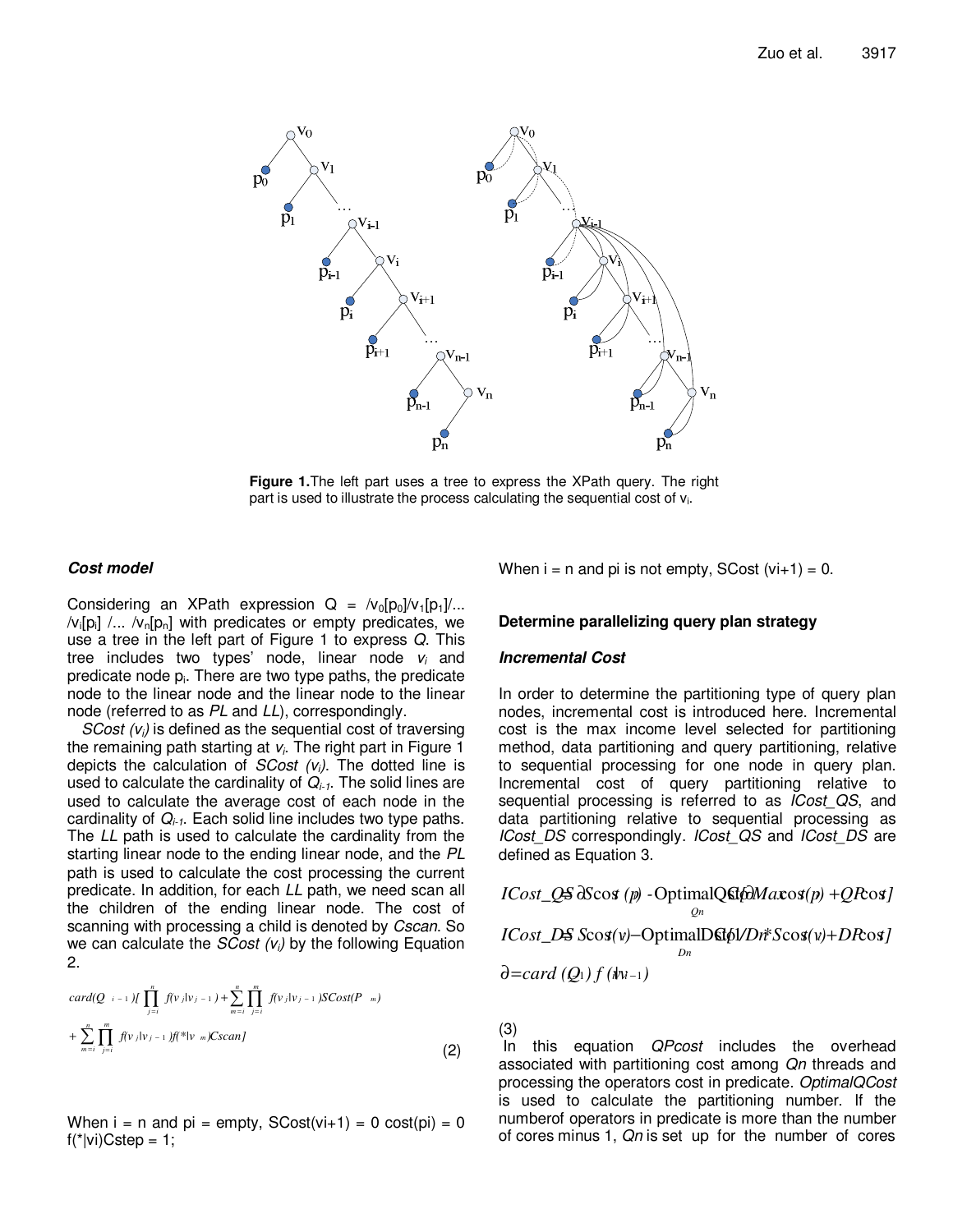minus 1, otherwise, the number of operators in predicate. *DPcost* includes the overhead associated with partitioning the cardinality of *Qi* among *Dn* threads. As the number of *Dn* increases, *1/Dn\*Scost(vi)* decreases, but, the cost of *DPcost* increases. *OptimalDCost* is used to calculate the optimal partitioning number.

Based on the incremental cost equation, we can estimate the partitioning type for every node in query plan using *InCost\_Calculating* algorithm. The partitioning plan of every node is encoded by region encoding in the following format (incremental cost, partitioning type, number of partitioning, partitioning node). The variables *S*, *D* and *Q* of partitioning type represent the sequential processing, data partitioning and query partitioning method, correspondingly.

InCost\_calculating

Input: XPath query plan.

Output: An incremental cost weighted XPath tree.

Travel this tree from top to down;

For every linear node i=0 to n

If the predicate of this linear is empty

ICost\_QS=0;

Else

Calculate ICost\_QS according to Eqn.3;

Calculate ICost\_DS according to Eqn.3;

```
If ICost QS ≤ 0 & ICost DS ≤ 0
```
Add weight (0, S, 0, i) to this linear node;

If ICost  $QS ≤ 0 & ICost$  DS ≥ 0

 $ICost = ICost$   $DS$ ;

Add weight (ICost, D, Dn, i) to this linear node;

If ICost\_QS ≥ 0 & ICost\_DS  $\leq$  0

 $ICost = ICost$   $QS$ ;

Add weight (ICost, Q, Qn, i) to this linear node;

If ICost\_QS ≥ 0 & ICost\_DS ≥ 0

 $ICost = ICost$   $DS;$ 

Add weight (ICost, D, Dn, i) to this linear node;

 $ICost = ICost$   $QS;$ 

Add weight (ICost, Q, Qn, i) to this linear node;

# **Determine parallelizing query plan strategy**

Given an incremental cost weighted XPath tree called *SETree MW*, in this sub-section, parallelizing sub-query plans and the execution strategy tree will been constructed.

| PEP Constructing                                                                              |
|-----------------------------------------------------------------------------------------------|
| Input: SETree MW, the number of parallel sub-query plan ns, the number of cores minus 1 m and |
| XML document.//Initial value of ns is 1.                                                      |
| Output: Sub-query plans and execution strategy tree.                                          |
| /*Two-dimensional array IC ranked is used to store the linear node desceding ICost.*/         |
| ICost NoteList=InCost Calculating;                                                            |
| For all linear node in ICost NoteList their ICost more than zero                              |
| IC ranked=Ranking Descending (these linear nodes);                                            |
| For $i=0$ to n do                                                                             |
| ns=ns*IC ranked(i,3);                                                                         |
| If IC ranked $(i,1)$ >0 and ns <m< td=""></m<>                                                |
| Put IC ranked(i) into NoteList;                                                               |
| If NoteList is not empty                                                                      |
| Construct the parallel sub-query plans and execution strategy tree according to NodeList;     |
| End.                                                                                          |

Firstly, the multi-weighted linear node in *SETree\_MW* will be ranked according to the *ICost*. Then a node with the max incremental cost in ranked list will be selected. If the partitioning number is less than the number of cores minus 1 and the max incremental cost is more than zero, the linear node will be stored into a set. Repeating the first step until these conditions is not satisfied. Finally, the selected linear node will be used to construct parallel sub-query plans and the execution plan tree of sub-query plans. *PEP\_Constructing* algorithm is introduced to achieve this processing.

The execution plan of sub-query plans is a tree using (*LevelNum, startPos:endPos, LNode*) to label nodes. This tree has two types node. The leaf nodes present the subquery plans. Other nodes express the buffer node storing the intermediate result. *LevelNum* is the level of a certain element in this tree. *startPos* and *endPos* are calculated by performing a perorder traversal of this tree; *startPos* is the number in sequence assigned to a node when it is first encountered and *endPos* is equal to one plus the *endPos* of the last element visited. Leaf nodes have *startPos* equal to *endPos*. *Node A* is a descendant of node *B* if and only if *startPos(A)* > *startPos(B)* and *endPos(A)* < *endPos(B)*. *LNode* is the element of *NodeList*. The children nodes are incorporated to current node in accordance with *LNode*. The sibling nodes in this tree merge in accordance with the *LNode* of parent node. The *LNode* for leaf nodes is empty.

The example of the implementation of constructing parallel sub-query plans is shown in Figure 2. Figure 2(a) is the multi-weighted tree of XPath *A/B[G operator H]/C[L operator K]/D*. Firstly, we will rank the linear node according to the *ICost*, construct *IC\_ranked {(8,Q,2,1)(3,D,2,3)}*. *C* is not selected because the product of partitioning number of *B* and *C* is more than 5. Figures 2(b) and (c) are the results of partitioned Figure 2(a) according to *B (8, Q, 2, 1)*. Figures 2(d) and (e) are the results of partitioned Figure 2(b), Figures 2(f) and (g) are the results of partitioned Figure 2(c) according to *D (3, D, 2, 3)*. Figure 3 shows the execution strategy tree of parallel sub-query plans constructed by Figure 2.

# **The implementation of parallel query plans**

In this section, the parallel sub-query plans and the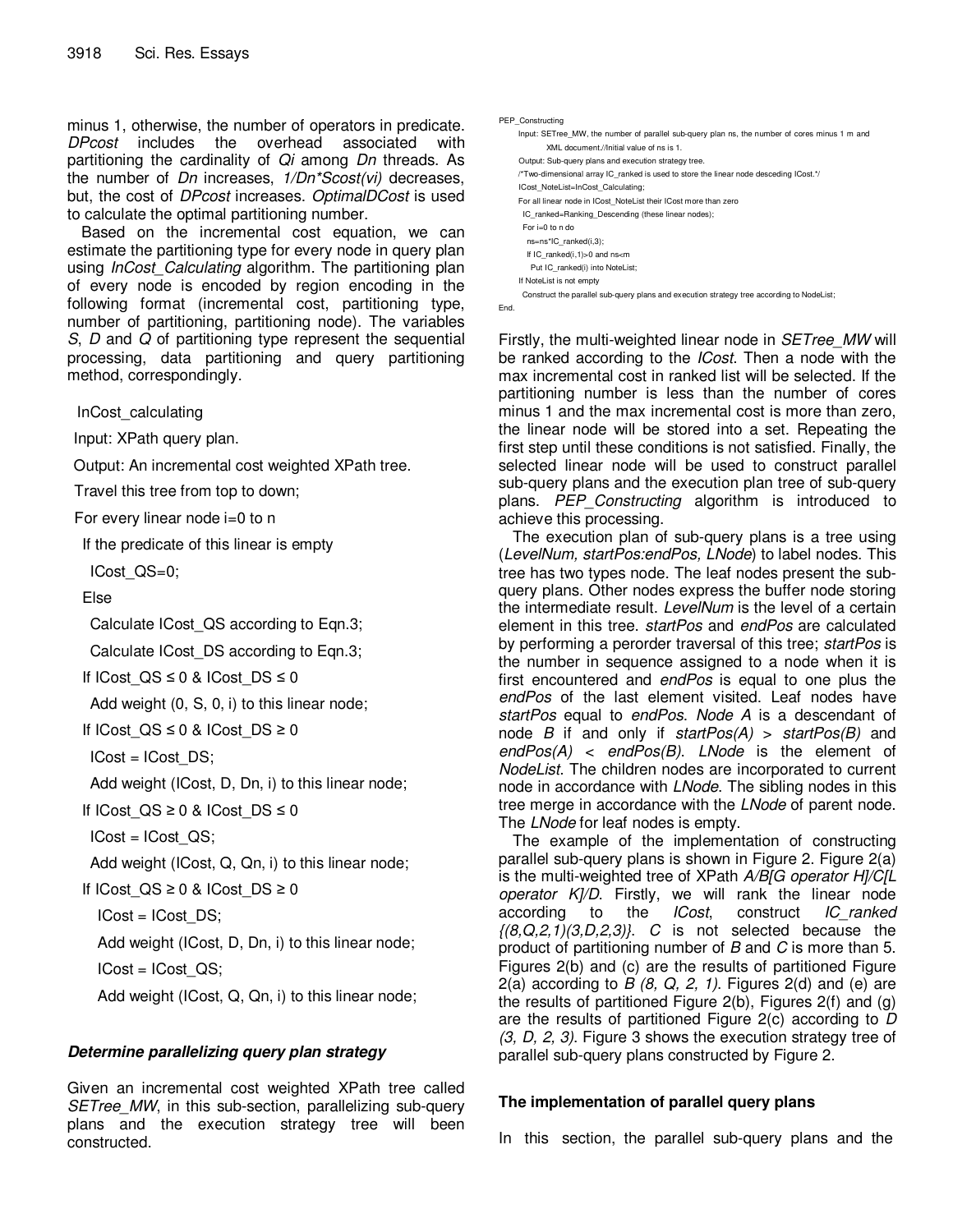

**Figure 2.** The process of constructing the parallel query plan with six cores.



**Figure 3.** The execution strategy tree of sub-query plans in Figure 2.

partitioning nodes will be employed to split the XML document according to the capacity of L2\_cache.

#### **The construction of executive groups**

The XML document is encoded by employing region encoding. We assume there is a data stream associated with each XML node. Every element in the data stream is already encoded by region encoding in the following format (level, start: end).

#### **XML document partitioning**

Every sub query plan is allocated an executive thread

and buffer used to store the partitioned XML data. Every executive thread according the partitioning node in the sub query plan gets a cluster of sub-streams related with this sub query plan. XML data is initially stored to the buffer of every sub query plan.

All executive threads of sub-query plans achieve the following processing parallel. For data partitioning node, the executive thread initially subdivides the stream of this data partitioning node and gets the sub-stream according to a specified range. Furthermore, the executive thread gets other sub-streams of this sub-query plan accordingly through transmission to satisfy the range containment feature between two sub-streams. The allocated buffer stores these sub-streams. For query partitioning node, the executive thread will make the buffer of sub query plan only retain the partitioned predicate node. By this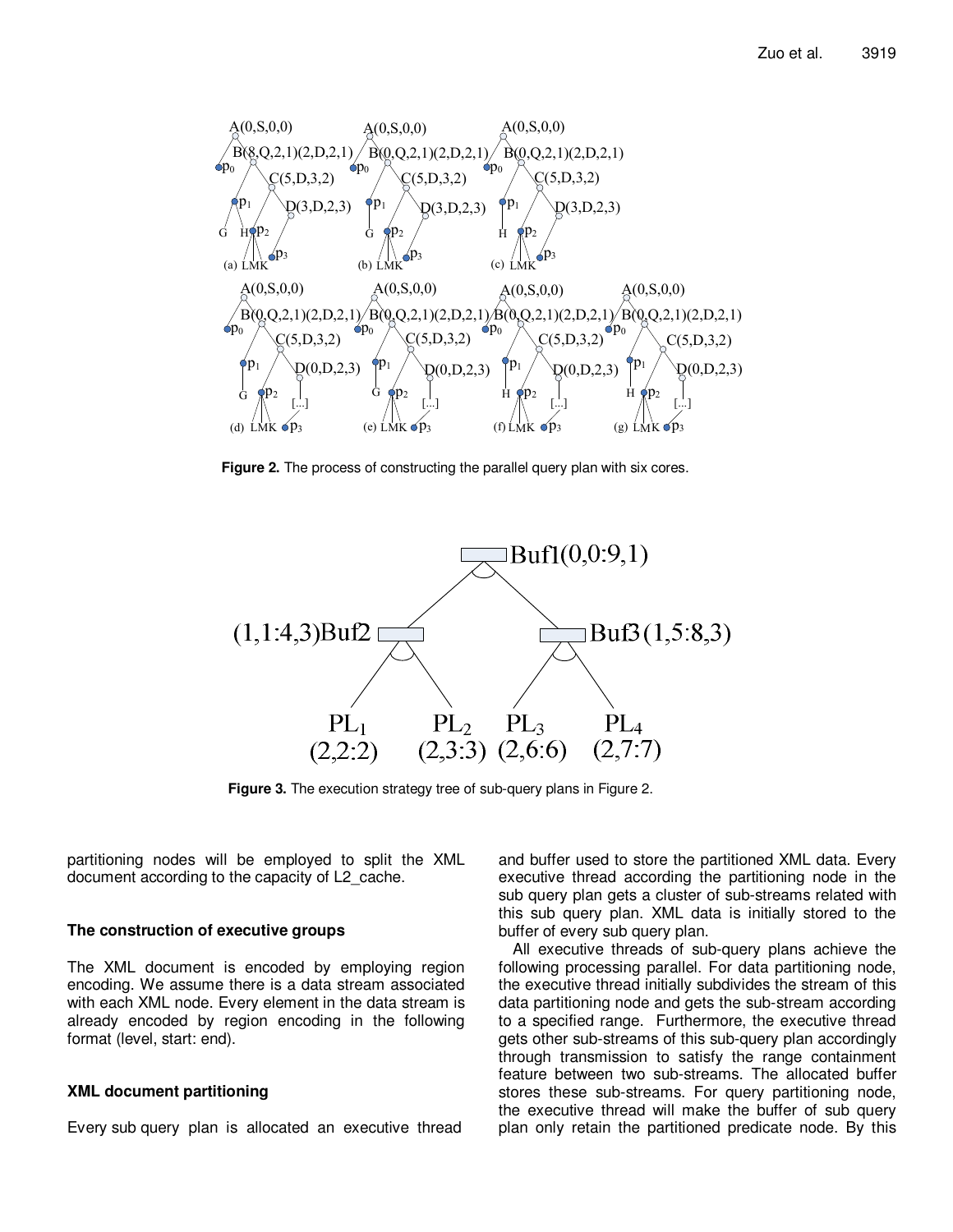

**Figure 4.**The XML document.

processing the executive groups are constructed in following format.

 $Group_1(p_1,B_1)$  $Group_2(p_2, B_2)$ …… Groupi (pi,B<sup>i</sup> )

End.

ExecutionGroup\_Constructing

```
Input: The selected partitioning nodes, constructed sub-query plans, XML document and Xpath.
Output: Executive groups 
/* m threads parallel implement sub-query plans, m is the number of sub-query plans.*/ 
For i=1 to m 
  If not existing data partition node in NoteList 
    Buffer[i] = XML data; 
  Else 
   dn=Get_num(NoteList,D); 
    For every data partition node j=0 to dn
```

```
Range=Get_range(partition node, sub-query[i]); 
 If j=0 then
```

```
Buffer[i] = Split (XML document, range);
```

```
Else
```

```
Buffer[i] = Split (Buffer[i], range);
```

```
If existing query partition node in NoteList
```

```
 qn=Get_num(NoteList,Q); 
 For every query partition node j=0 to qn
```

```
Rnodes = Get node(xpath, sub-query[i]):
```

```
 Buffer[i] =Rmove_Nodes(Buffer[i], Rnodes);
```

```
Groupi=Input (Buffer[i], sub-query[i]);
```
*ExecutionGroup\_Constructing* algorithm is introduced to achieve this processing. In this algorithm, *Get\_num* function obtains the number of partition node of the specified partitioning type in *NoteList*. *Get\_range* gets the specified range of data partition node in sub-query plan. *Get\_node* gets the nodes related sub-query*<sup>i</sup>* in xpath query predicate<sub>i</sub> apart from the partitioned nodes by query partitioning. *Rmove\_Nodes* removes data streams of *Rnodes* in buffer.

Figure 4 is an XML document. Figure 5 is the partitioned XML document applying the constructed subquery plans in Figure 2 on this document. The two graphs above Figure 5 are the buffers of sub-query plan (d) and (e) in Figure 2, and the two graphs under Figure 5 are (f) and (g) correspondingly.

The executive thread of the sub-query plan (d) firstly checks if or not exiting data partitioning node by the function. After it found the data partitioning node *D*, this thread by function *Get\_range* determines the specified range; that is *D.start* is more than 9 and less than 76. Then this thread gets other sub-streams of this sub-query plan according through transmission to satisfy the range containment feature between two sub-streams. Secondly, this thread finds the query partitioning node *B*. The predicate of *B* in Xpath is *[G operator H]*; the related nodes with this predicate are *G* and *H*. And the partitioned node by query partition *B* in sub query (d) is *G*. So this thread can remove the data stream of *H* by *Rmove\_Nodes* in buffer.

# **Load balancing optimization**

# **Granularity optimization of executive group**

The capacity of the L2\_cache is *C*. The number of executive groups is *Group.length*. Then average idea size of every partitioned XML document is *C/Group.length* for shared L2\_cache. When the total size of the partitioned XML documents is more than *C*, the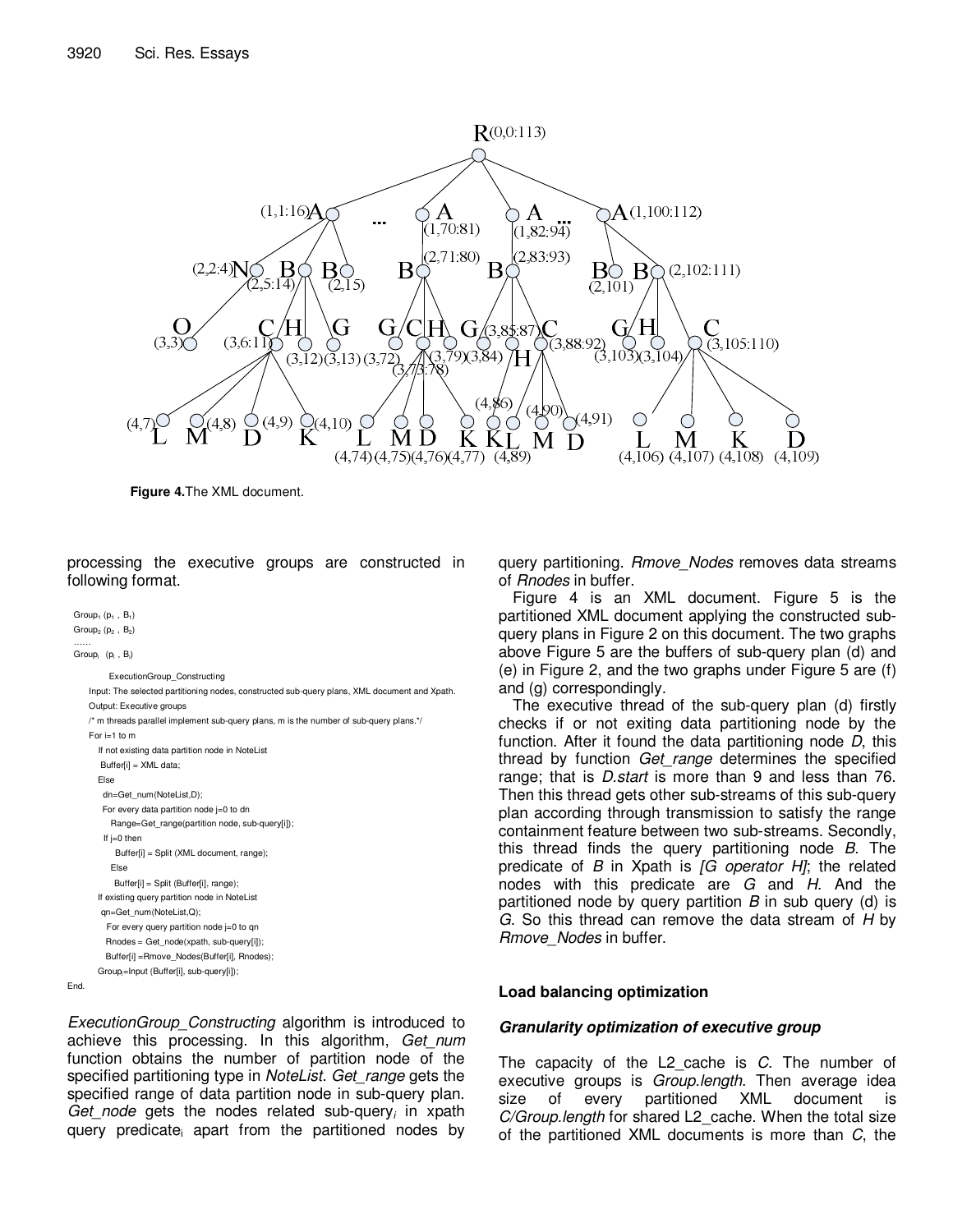| $A(1,1:16)$ $(1,70.81)$                   | A(1,82:94) $(1,100.112)$     |  |  |
|-------------------------------------------|------------------------------|--|--|
| $B(2,5.14)$ (2,71.80)                     | $B(2,83.93)$ $(2,102.111)$   |  |  |
| $C(3,6.11)$ $(3,73.78)$                   | $C(3,88.92)$ $(3,105.110)$   |  |  |
| D(4,9)<br>(4,76)<br>                      | D(4,91)<br>(4,109)<br>$\sim$ |  |  |
| L(4,7)<br>(4,74)<br>u.                    | L(4,89)<br>u.<br>(4,106)     |  |  |
| M(4,8)<br>(4,75)<br>$\ddot{\phantom{a}}$  | M(4,90)<br>(4,107)           |  |  |
| K(4,10)<br>(4,77)<br>                     | K(4, 86)<br>(4,108)          |  |  |
| G(3,6)<br>(3,72)                          | G(3,78)<br>(3,103)           |  |  |
|                                           |                              |  |  |
|                                           |                              |  |  |
| $A(1,1:16)$ $(1,70.81)$                   | $A(1,82.94)$ $(1,100.112)$   |  |  |
| $B(2,5.14)$ $(2,71.80)$                   | $B(2,83.93)$ $(2,102.111)$   |  |  |
| $C(3,6.11)$ . $(3,73.78)$                 | $C(3,88.92)$ $(3,105.110)$   |  |  |
| D(4,9)<br>(4,76)<br>u.                    | D(4,91)<br>(4,109)<br>ù.     |  |  |
| L(4,7)<br>(4,74)<br>j.                    | L(4,89)<br>(4,106)           |  |  |
| M(4,8)<br>(4,75)<br>j.                    | M(4,90)<br>(4,107)           |  |  |
| K(4,10)<br>(4,77)<br>$\ddot{\phantom{a}}$ | K(4, 86)<br>(4,108)          |  |  |
| H(3,7)<br>(3,73)                          | H(3,79)<br>(3,104)           |  |  |

**Figure 5.**The partitioned XML document according to the subquery plans constructed in Figure 2.

partitioned XML document need to be further refined to fit in the L2 cache according to idea size in order to ensure minimal number of shared L2 cache misses and efficient overall turn-around time. *Granularity\_Optimizing* algorithm is introduced to achieve this processing.

Granularity \_Optimizing Input: the capacity of the L2\_cache C, the size of an XML node Ns, executive groups Group Ouput: the refined executive groups Tsize=Tsize\_calculating(C, Group); If  $Tsize > C$  For i=0 to Group.lentgh GL If the size of Group[i].Buffer>C/ GL Put Group[i] in Queue; For every dequeue(Queue) Group in parallel Select the largest stream in Group.Buffer to subdivide this Buffer; If existing Group.Buffer> C/ GL End

After the refined granularity optimization of executive group is completed by this algorithm, each executive group may conclude multiple sub-buffers. So every executive group is reconstructed as the following format. Group<sub>i</sub> ((p<sub>i</sub>, B<sub>i1</sub>), (p<sub>i</sub>, B<sub>i2</sub>)... (p<sub>i</sub>, B<sub>ij</sub>)

# **Workload optimization of executive groups**

When data are seriously uneven among the partitioned XML document according to the sub-query plan, the

workload of parallel executive threads would be skewed. Parallel performance will be reduced, because serious discrepancy of the workload allocated to the executive groups would lead to load imbalance among cores in CMP.

In this subsection, the allocation scheduler module is optimized by the adjustment of executive pairs among the constructed executive groups. We achieve this by exploiting an accommodative load balancing algorithm. The merit of accommodative load balancing algorithm is that all executive pairs must not be adjusted regarding the degree of data skewed. When the degree of data skewed among executive groups is not high, the necessary boil of the communication and computation will be avoided.

Each step is defined as follows:

Determining laden executive pairs: Each constructed executive group retains only the executive pairs meeting the following condition:

$$
\sum_{j=1}^{n} |Execution \; Pair_j| \leq \left\lceil \sum_{i=1}^{m} |Bi \mid Num \right\rceil
$$
\n
$$
\sum_{j=1}^{n+1} |Execution \; Pair_j| \geq \left\lceil \sum_{i=1}^{m} |Bi \mid Num \right\rceil
$$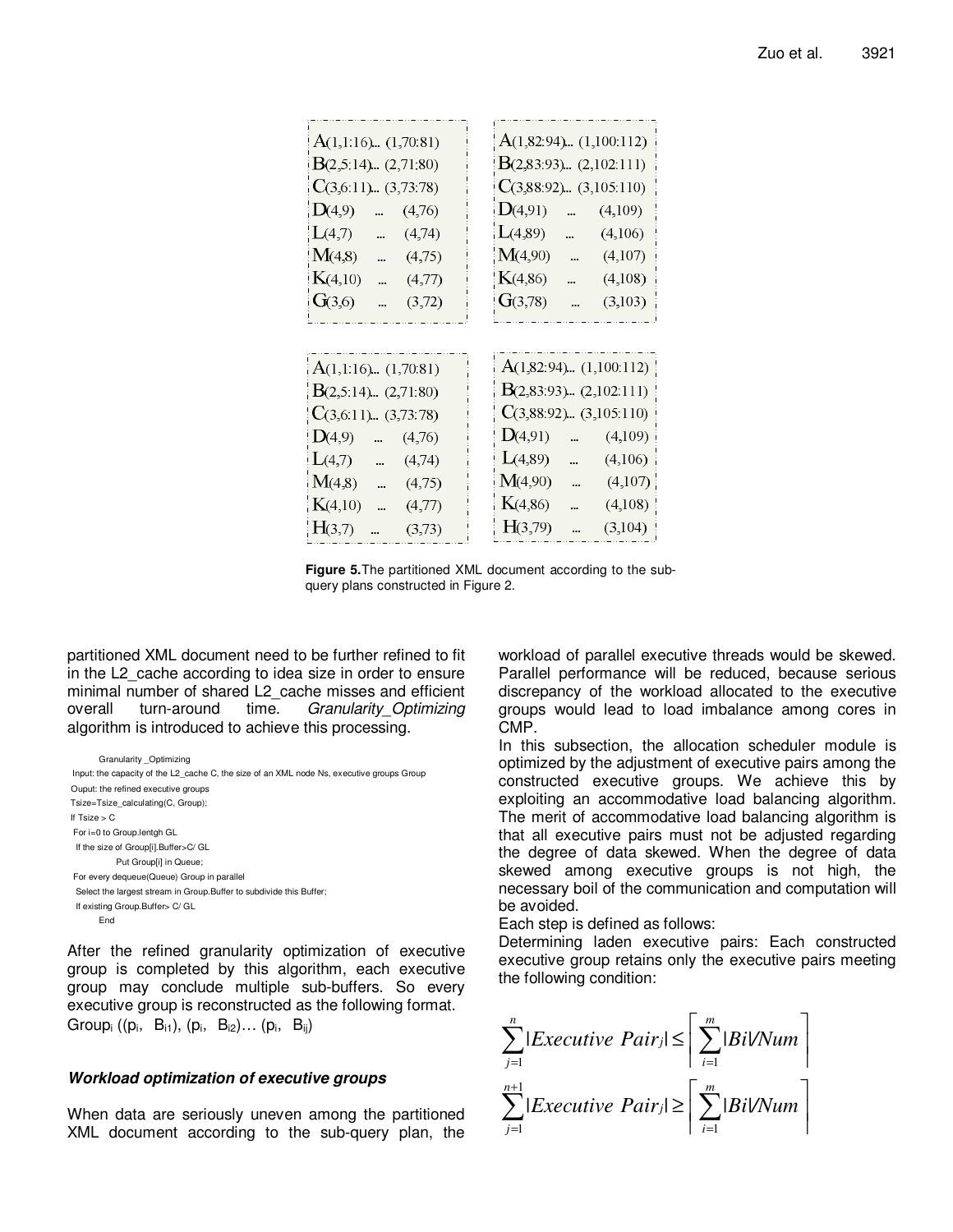

**Figure 6.** The implementation of executive groups.

 $\overline{\phantom{a}}$ 1  $\overline{\phantom{a}}$  $\left[\sum_{i=1}^m\right]$ *|Bi|/Num m*  $i=1$ is the ideal value of each executive

group. Other executive pairs of the group are referred to as laden executive pairs. In this processing, each group tries to retain the large executive pair.

Distributing laden executive pairs: Executive thread of each group reports the size of executive pairs retained and laden executive pairs to the coordinating thread. In accordance with the information of each executive thread's report, the coordination thread firstly uses the automatic matching of least value decline to determine the distribution strategy of laden executive pairs. Then the coordination thread broadcasts the distribution strategy. All laden executive pairs are distributed among threads.

Determining executive set in each group: The executive thread of each group in parallel incorporates the smaller executive pairs to form the executive set that approximately equals to C/Num (referred as B). Num is the number of executive threads. In this phase, the measure factor of balance is introduced to test the executive set correctness. The measure factor of balance is defined as following:

$$
F = B - \sum_{i=1}^{m} |E P_i| / \left[ \left( \sum_{i=1}^{m} |E P_i \right) / B \right]
$$
 (5)

Where, *m* is the number of executive pairs in one group. *EP<sup>i</sup>* is executive pair and *B* is the capacity of basic size

 $C/N$ *um.*  $\sum_{i=1}^{m}$ *m i EP* 1  $|EP_i|$  is the sum of executive pairs in one

group. If the difference between the basic size and the size of the executive set is no more than the measure factor of balance, this solution is ideal. Every optimized executive group is constructed by three judgments of the measure factor of balance. Firstly, we determine whether or not the continuous executive pairs existing and the

difference between the sum of continuous executive pairs and the basic size B is no more than the measure factor of balance. If it is true, we will construct the optimized executive group including the continuous join pairs. Otherwise, this function will find less set of executive pairs from  $k + 2$  (k is the length of the continuous executive pairs). The sum of the continuous executive pairs and less set of executive pairs is calculated, referred to as S. And the difference between the S and the basic size B is judged whether it is no more than the measure factor of balance. If it is true, we will construct the optimized executive group including the continuous executive pairs and the less set of executive pairs found from  $k + 2$ . Otherwise, the function deletes the executive pair k and the less set of executive pairs and repeats the search process.

# **The implement of executive groups**

The implement of executive groups comprises two phases. The first phase is parallel performing the executive groups by executive threads (referred *E\_threads*). The intermediate result will be classified according to the sub-query plan and stored into different buffers. Meanwhile, the other threads, referred to as *M\_threads*, are to merge the partial solutions produced from the first phase for final solutions parallel by the execution strategy tree of sub-query plan. The number of *M\_threads* is equal to the number of cores minus the number of executive thread *E\_threads* assigned to executive group. This processing is showed in Figure 6. The different phase is absolute parallel executed. However the phases are parallelized by adopting the incomplete pipeline parallelism technique. If or not the pipeline parallelism technique is adopted according to the partitioning type of leaf nodes' parent node in the

execution strategy tree. When *LNode* is Data Partitioning or Query Partitioning with the decomposed operator is 'or', the *M\_threads* of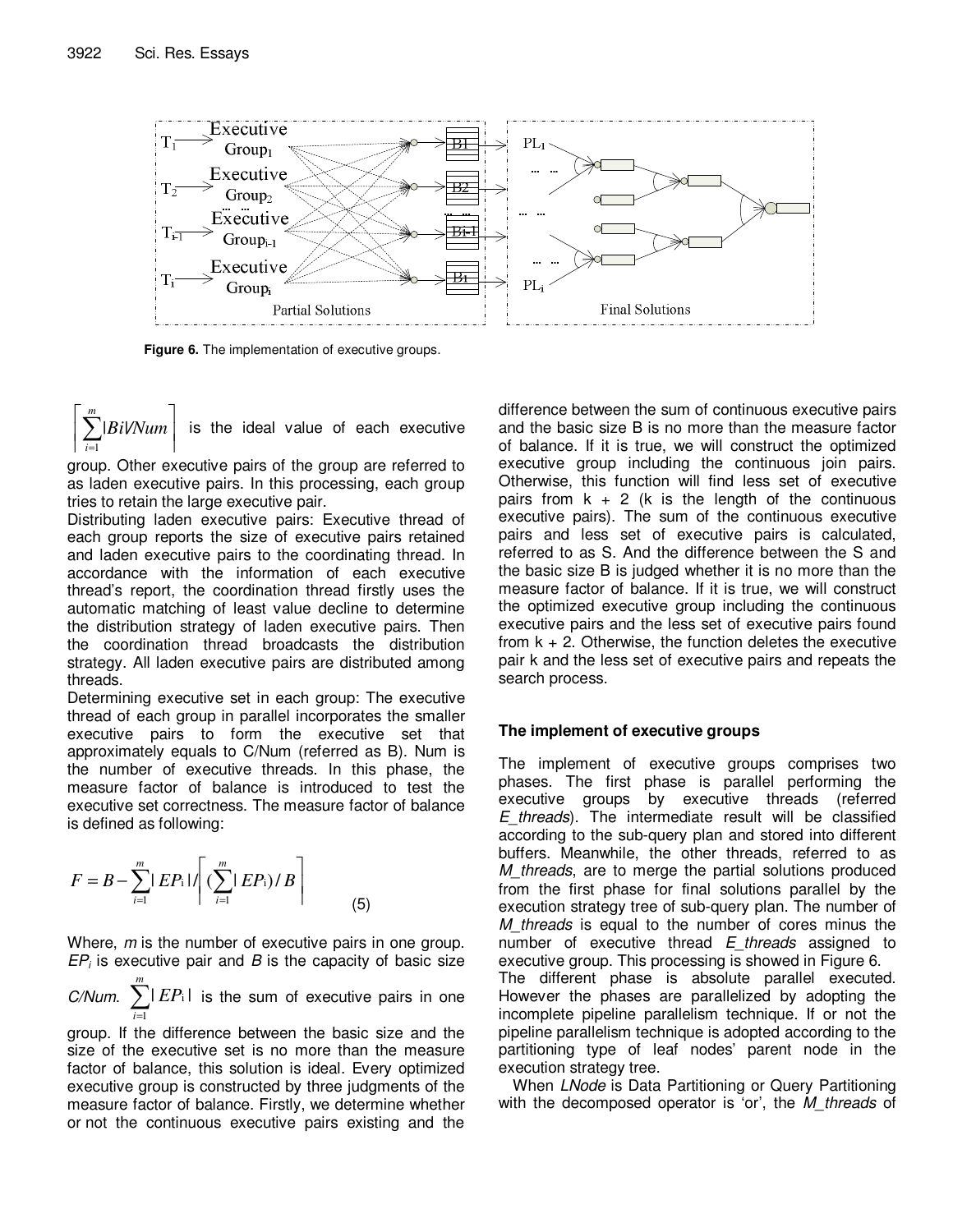| <b>Dataset</b> | <b>XPath NO</b> | <b>XPath</b>                                                                                              |
|----------------|-----------------|-----------------------------------------------------------------------------------------------------------|
| XMark          | XM <sub>1</sub> | /site/people/person/name/profile                                                                          |
|                | XM2             | /site/people/person[address and age]/name/ profile                                                        |
|                | $XM_3$          | /site/open auctions/open auction[annotation/author and annotation/description<br>and bidder/datel/privacy |

the sibling leaf nodes in the execution strategy tree merge buffers classified according to the names of these sibling leaf nodes (the name of sub-query plan) as long as these buffers is not empty. In these situations between phases is pipeline parallelism. Notice that the second situation may transfer the same partial solution to parent node. So the parent nodes need 'distinct' operate.

However, when *LNode* is Query Partitioning and the decomposed operator is 'and', the *M\_threads* of the sibling leaf nodes merge buffers classified according to the names of these sibling leaf nodes until all partial solutions have been constructed. So in this situation, the operation between two phases is not pipeline parallelism.

# **Performance analyses**

The goals of out experiments are to reveal that out algorithms significantly improve the performance of XML query processing. All the experiments were performed on a Windows Vista PC with two Intel Xeon Quad Core E540 1.6 GHz CPUs (= 8 cores) and 8 GB of physical memory. Each CPU has two 4 Mbyte L2 caches, each of which is shared by two cores.

Table 1 gives three XPaths queries tested on XMark dataset. The XPath XM1 consists two partitioning nodes/person and/name (referred as dp1 and dp2) without any predicates. The increment cost of them are (12, D, 5, person) and (7, D, 5, name), respectively based on the *PEP\_Constructing* algorithms. (12, D, 5, person) is the ideal plan for executing the query  $XM_1$ .  $XM_2$  is a predicated query with a conjunction of two path predicates.  $XM<sub>2</sub>$  consists of two partitioning nodes/person and its predicate [address and age] (referred as dp1 and dp2). (9, D, 2, person) is firstly selected as data partitioning node, and then (7, Q, 2, person) is selected as query partitioning node. So the combined (9, D, 2, person) and (7, Q, 2, person) are selected as the ideal plan for executing the query  $XM<sub>2</sub>$ . XM<sub>3</sub> consists of two partitioning node/open\_auction and its predicate [annotation/author and annotation/description and bidder/date] (referred as dp1 and dp2). The combined (14, D, 2, open\_auction) and (13, Q, 3, open\_auction) are selected as the ideal plan for executing the query XM2.

Figure 7 compares the running time of different parallel sub-queries plan according to the selected partitioning node over three XPath queries without considering the optimization of partitioned XML document. The running

time consists two parts, partial and final solution times, according to two phases of the implement of executive groups. Figure 7(a) presents relative performance of two data partitioning plans over  $XM<sub>1</sub>$ . As illustrated in Figure 7(a), the total running time decreases as the number of cores is increased. Because the increment cost reach the max value when the number of cores is more than 5. So after the number of cores is more than 5, the partial solution time cannot be optimized. However, the time of constructing final solution can be reduced with the increasing of the number of cores.

Figures 7(b) and (c) present the performance of different query execution plans for the queries XM2 and XM3. For XM2, *InCost\_calculating* algorithm firstly calculates the increment cost of all linear nodes. *PEP\_Constructing* algorithm further selected the partitioning node to construct sub-queries plans. The partition node with max increment cost, (9, D, 2, person), is firstly used to sub-queries plans. Then the (7, Q, 2, person) is further selected to construct sub-quries plans. So the original query plan is rewritten into four subqueries plan. The four sub-queries are then parallel executed to generate partial solutions. Finally, these partial solutions are merged under the guidance of the execution strategy tree of parallel sub-query plans. As illustrated in Figure 7(b), the parallel sub-queries plan constructed by combining (9, D, 2, person) and (7, Q, 2, person) consistently achieves the best performance. Similar to the query  $XM<sub>1</sub>$ , after the number of cores is more than 4, the partial solution time cannot be optimized. Figure  $7(c)$  shows similar experiment over  $XM_{3}$ with Figure 7(b).

The optimized executive pairs and groups can reduce the time producing the partial solution. Results of the speedup time are illustrated in Figures 8(a), (b) and (c). It is important to note that speed up time decreases with the number of selected partitioning node increasing. This is because the optimization performance of executive pairs and group degrades with the size of partitioned XML data increasing. However, the granularity of partitioned XML data with more partitioning node is less than granularity with less partitioning node. So the speed up time decreases with more partitioning node.

#### **CONCLUSION**

In review, XML query processing is divided into three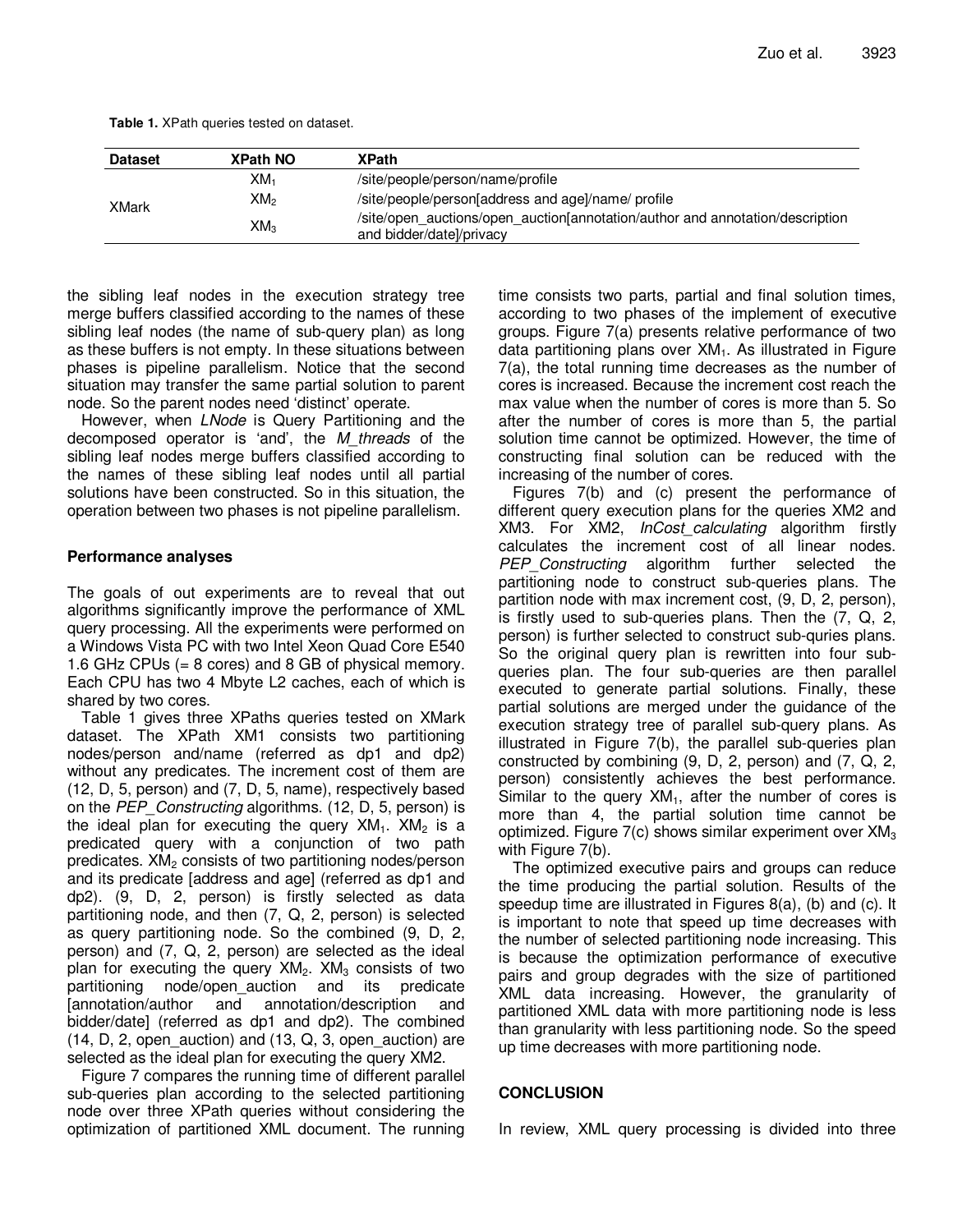

**Figure 7.** The executive time using different parallel execution plans.

phases in general, building sub-query plans, partitioning XML document and executing in parallel. In the first phase, based on the defined incremental cost model, the sub-query plans and the execution strategy tree are constructed according to the number of thread. In the second phase, these sub-query plans are used to guide the XML document decomposing in parallel. In order to reduce the shared L2\_cache access conflict and achieve the workload-balancing assignment among threads, the granularity of executive pair and the workload for all executive groups are further optimized. Finally, the incorporate threads are to merge the partial solutions produced in parallel from the parallel sub-query plans for final solutions by the guidance of the generated execution strategy tree. By implementing our framework and analyzing the experimental results, we have revealed

that out algorithms significantly improve the performance of XML query processing.

The scale of the experiments performed is far from complete. Future work is still needed in expanding our multithreaded XML query processing to examine performance on other XML dataset.

## **ACKNOWLEDGEMENT**

This work is supported by the National Natural Science Foundation of China under grant no. 60973040, no.60903098; the science and technology development program of Jilin Province of China under grant no. 20070533; the specialized research foundation for the doctoral program of higher education of China under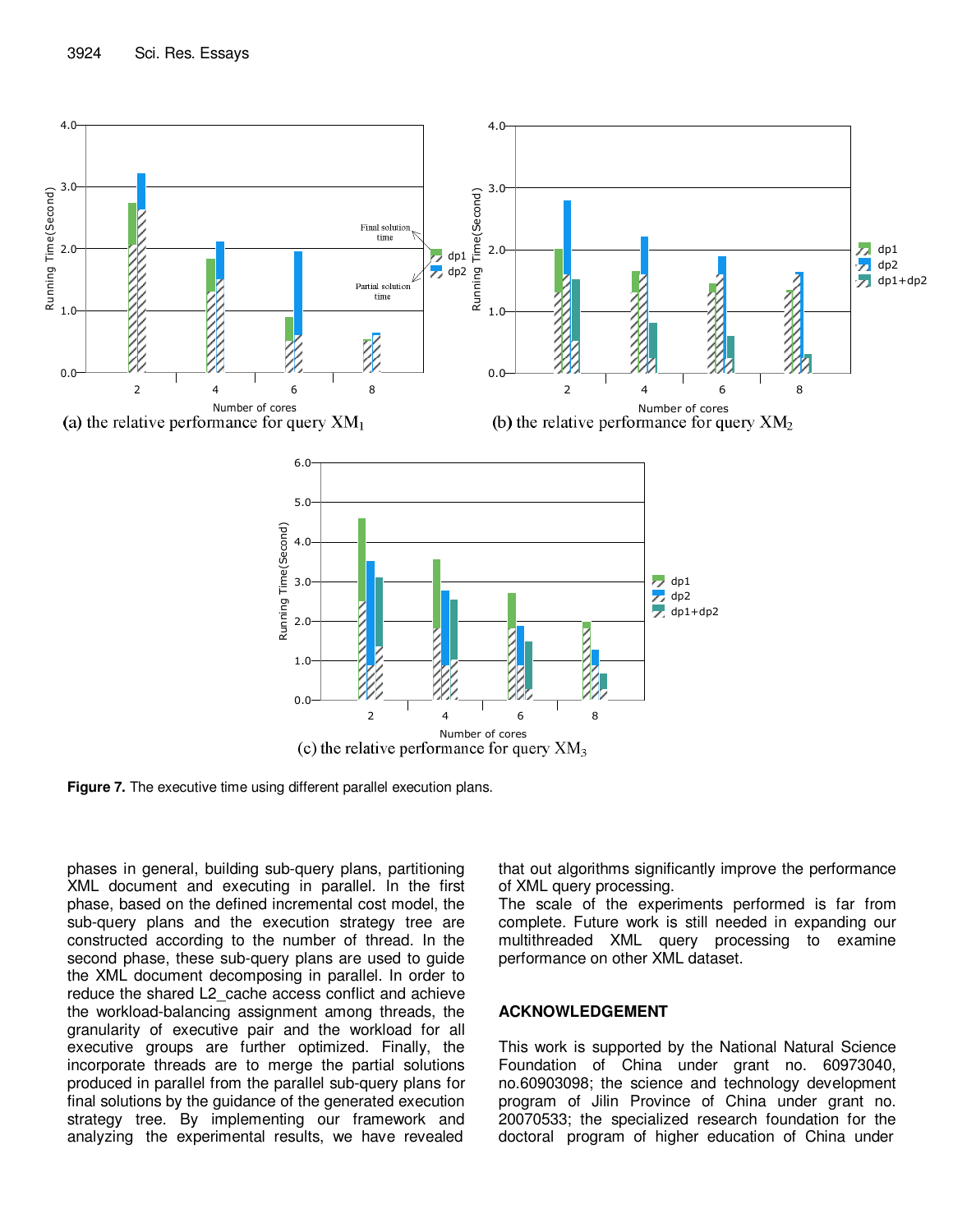

**Figure 8.** Speed up time with optimized executive pairs and groups.

grant no.200801830021 .

#### **REFERENCES**

- Aboulnaga A, Alameldeen AR, Naughton JF (2001).Estimating the selectivity of XML path expressions for internet scale applications. In Proceedings of the 27th VLDB Conference, Roma, Italy, pp. 591– 600.
- Al-Khalifa S, Jagadish HV, Koudas N, Patel JM, Srivastava D, Wu Y (2002). Structural joins: A primitive for efficient XML query pattern matching. In Proceedings of the IEEE International Conference on Data Engineering, California, USA, 19(10): 141-152.
- Bordawekar R, Lim L, Kementsietsidis A, Kok BWL (2010).Statisticsbased parallelization of XPath queries in shared memory systems. In EDBT, Lausanne, Switzerland, pp.159-170.
- Bordawekar R, Lim L, Shmueli O (2009). Parallelization of XPath Queries Using Multi-core Processors: Challenges and Experiences. In EDBT, Saint Petersburg, Russia, pp. 180–191.
- Bruno N, Koudas N, Srivastava D (2002). Holistic Twig Joins: Optimal XML Pattern Matching. In Proceedings of the ACM SIGMOD international conference on Management of data, Wisconsin, USA, pp. 310-320.
- Chen T, Lu J, Ling TW (2005). On Boosting Holism In XML Twig Pattern

Matching Using Structural Indexing Techniques. In SIGMOD, Baltimore, Maryland, USA.

- Feng JH, Liu L, Li GL, Li JH, Sun YH (2010). An Efficient Parallel PathStack Algorithm for Processing XML Twig Queries on Multi-core Systems. In DASFAA proceeding, Tsukuba, Japan, 277-291.
- Gou G, Chirkova R (2007). Efficiently Querying Large XML Data Repositories: A Survey. IEEE Transactions on Knowledge and Data Engineering, 19(10): 1381-1403.
- Hennessy JL, Patterson DA (2007). Computer Architecture, 4th ed.
- Jiang HF, Wang W, Lu HJ, Jeffrey XY (2003). Holistic Twig Joins on Indexed XML Documents. In Proceedings of the international conference on Very large data bases, Berlin, Germany, p. 29.
- Kurita H, Hatano K, Miyazaki J, Uemura S (2007). Efficient Query Processing for Large XML Data in Distributed Environments. In 21st International Conference on Advanced Networking and Applications, Ontario, Canada, pp. 317–322.
- Li GL, Feng JH, Zhang Y, Ta N, Zhou LZ (2006). Exploiting Even Partition to Accelerate Structure Join. In Proceedings of the Seventh International Conference on Web-Age Information Management Workshops, Hong Kong, China.
- Lu J, Ling TW, Chan CY Chen T (2005). From Region Encoding To Extended Dewey: On Efficient Processing of XML Twig Pattern Matching. In VLDB, China, pp. 193-204.
- Lu W, Gannon D (2007). Parallel XML Processing by Work Stealing. In SOCP, Monterey, California, USA.